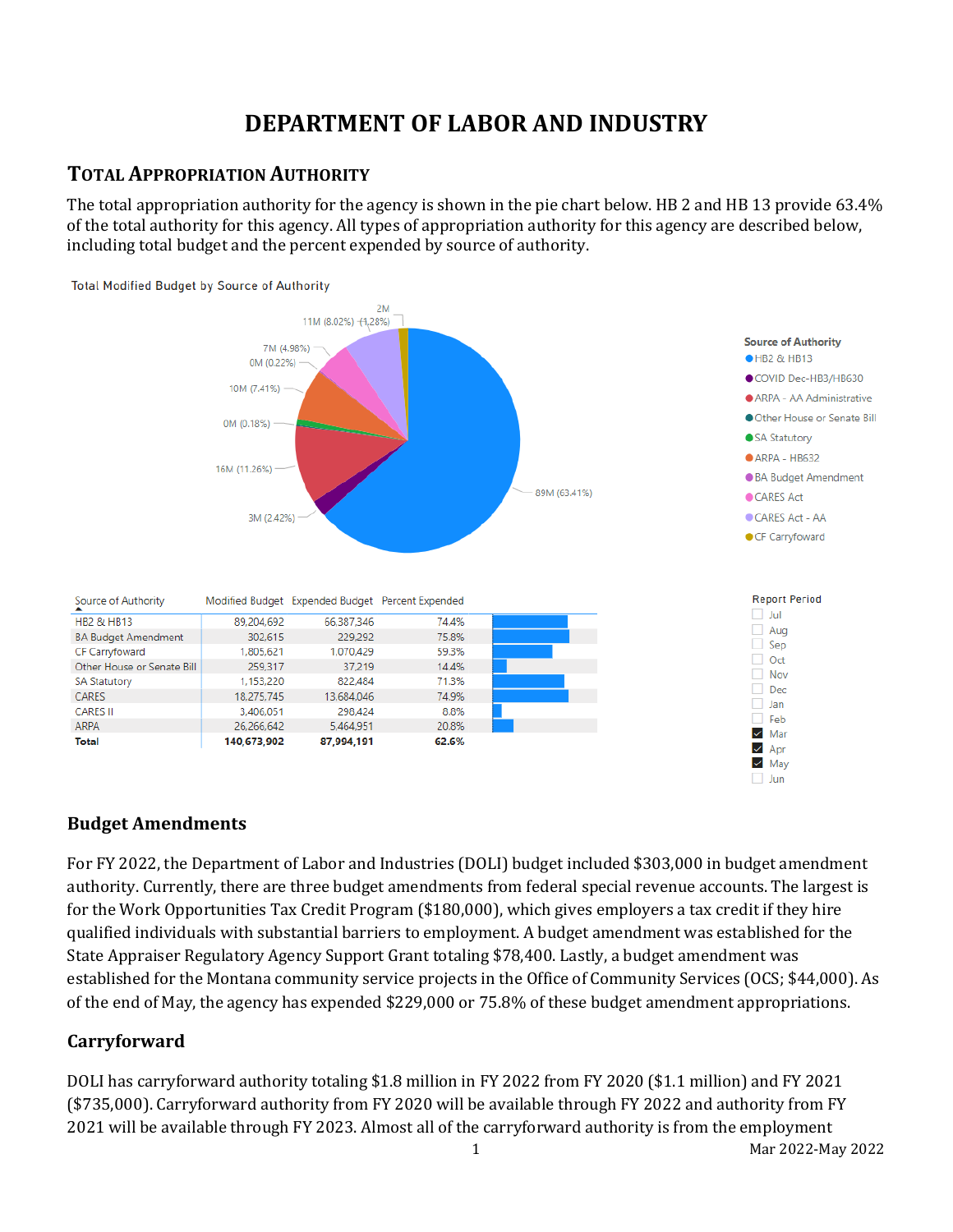security account, a state special revenue account that receives funds from an administrative assessment against the payroll of Montana employers. DOLI plans to use these funds in the Unemployment Insurance Division to help offset expenditures as federal funds for the pandemic begin to expire. To date, \$1.1 million or 59.3% has been expended.

### **Other Bills**

#### *SB 191 – Revise State Finance Laws*

The 2021 Legislature appropriated \$1.5 million in general fund and \$1.0 million in state special revenue to the Office of Budget and Program Planning in the Governor's Office for allocations to state agencies, mainly for costs associated with enacted legislation that did not provide appropriations. The Department of Labor and Industry received a total of \$258,000 of these funds in FY 2022 to carry out the following bills:

- HB 198 If an employee dies as a result of an accident from employment and during employment, the Department of Labor and Industry will provide compensation for burial expenses. This bill increased the maximum amount workers' compensation benefits will pay for these burial expenses. Appropriations total \$2,692 and no expenditures have been made
- HB 210 Eliminated the speech/audiology aide position. DOLI is responsible for implementing these changes as they are in charge of the administration and rulemaking for the Speech-Language Pathology Program. Appropriations for this bill total \$24,971, and no expenditures have been made
- HB 217 Established licensure for genetic counselors. Appropriations total \$51,762, and as of the end of May, \$22,754 had been expended
- HB 276 Added a behavioral health peer support specialist to the Board of Behavioral Health. An appropriation of \$4,158 was given to implement this bill. As of the end of May, there had been no expenditures
- HB 495 Created a health care provider task force, for which DOLI will provide clerical and administrative services. This appropriation is one-time-only (OTO) and totals \$2,480. As of the end of May, \$949 had been expended
- HB 593 This bill revised barber and cosmetology laws, including membership, rulemaking, and licensure requirements. Appropriations total \$10,119, and no expenditures have been made
- HB 702 This bill prohibits discrimination based on a person's vaccination status. DOLI anticipates that there will be an increase in complaints submitted to the Human Rights Bureau due to this bill. Therefore, to fund these additional legal costs, a total of \$98,694 in general fund has been appropriated. As of the end of May, \$6,930 had been expended
- SB 39 Requires the boards of Behavioral Health, Medical Examiners, Nursing, and Psychologists to establish standards and guidelines for the evaluation, treatment, and monitoring of sexual offenders. To implement this bill, an appropriation totaling \$27,912 was given, and as of the end of May, \$6,341 has been expended
- SB 106 Created licensure and establishment of qualifications for veterinary technicians. To implement this bill, \$27,415 was appropriated, and as of the end of May, no expenditures have been made
- SB 374 Revised laws relating to dispensing of drugs by medical practitioners. DOLI is responsible for the rulemaking associated with this bill. An appropriation totaling \$6,150 was given, and no expenditures have been made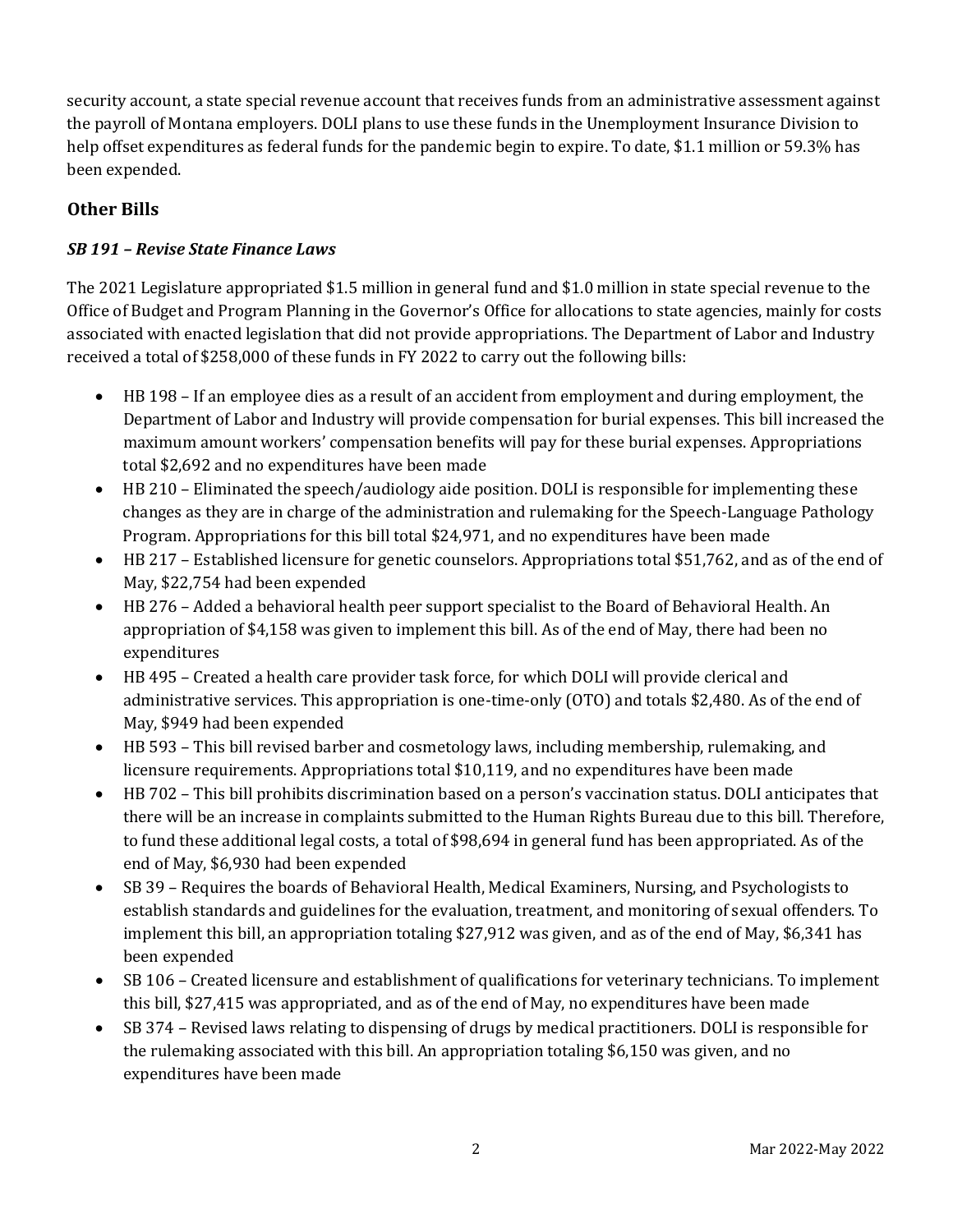• SB 396 – Revised laws applying to boilers. This bill creates a limited low-pressure engineer license and allows DOLI to assess fees for licensing. The appropriation is OTO and totals \$1,176. No expenditures have been made

All of these appropriations are state special revenue except for HB 702, which is general fund. As of the end of May, the agency expended \$37,000 or 14.4% of these appropriations. The agency anticipates expending all of these funds by the end of the fiscal year.

#### *COVID-19 Authority*

The following chart is provided to allow the legislature to examine the funding that is available to the agency for COVID-19 impacts.

COVID Established Budget, COVID Continuing Budget. and COVID Expenditures by Fiscal Year



The agency received approximately \$311.0 million and expended \$305.7 million or 98.3% from the Coronavirus Aid, Relief, and Economic Security (CARES) Act I. The majority of this funding (\$212.5 million) was used for the unemployment insurance trust to offset the higher costs of the state unemployment insurance program due to the high number of unemployment insurance claimants during the pandemic. Approximately, \$98.1 million was budgeted for the administration and payment of federal unemployment insurance benefit programs in the Unemployment Insurance Division (UID).

The remaining funds were allocated, as follows: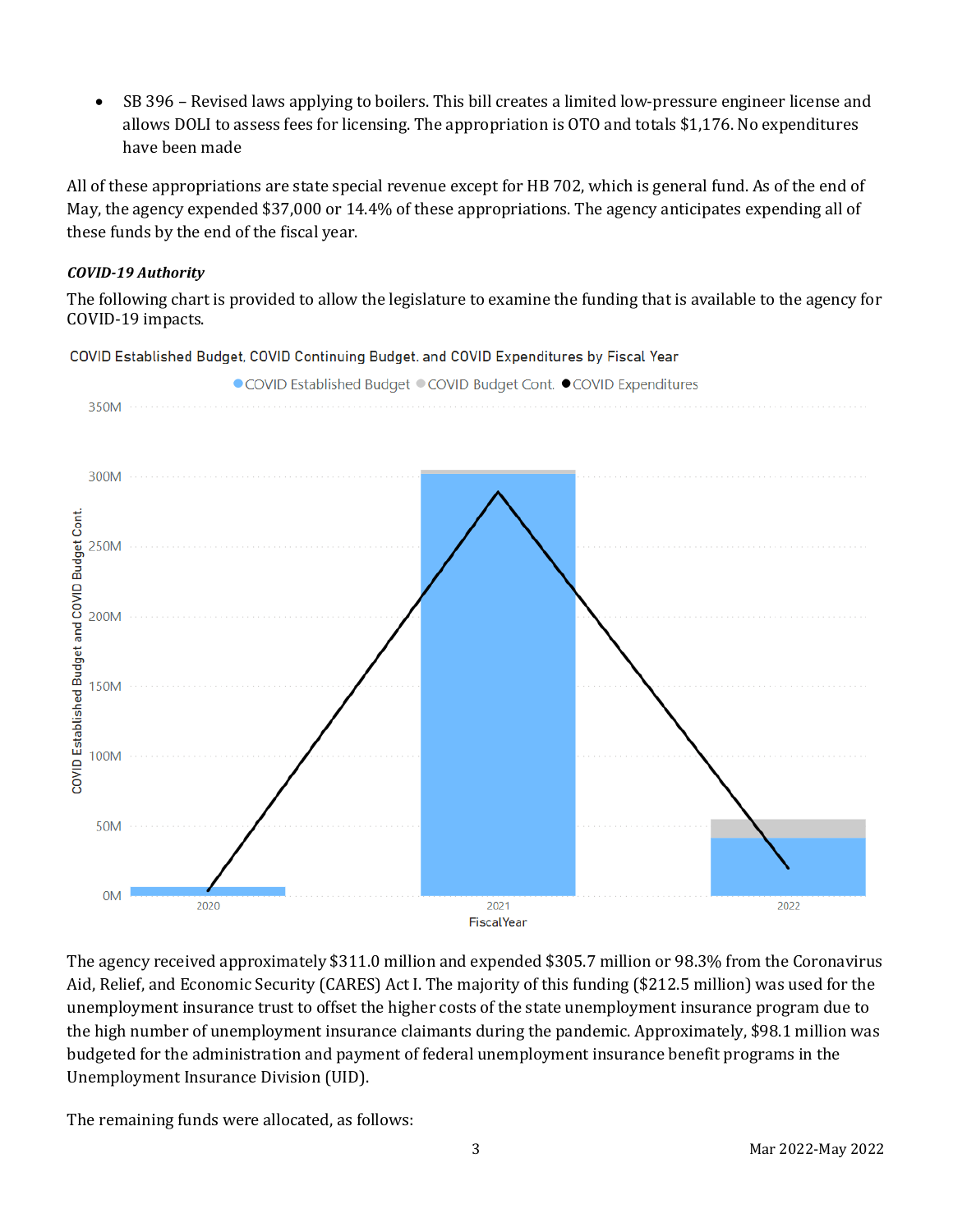- Workforce Services Division (WSD; \$803,000) \$220,000 from the Governor's emergency education relief grant (GEER) to help schools with COVID-related needs and \$582,750 from the United States Department of Labor for the national dislocated worker grant to provide training and supportive services for individuals affected by the pandemic
- Commissioner's Office and Centralized Services Division (CSD; \$281,000) funds to purchase cleaning and safety supplies for COVID, as well as to pay for employee overtime related to the pandemic across the department

In the CARES Act II, implemented through HB 630, the agency received approximately \$5.3 million and expended \$2.1 million or 40.8%. These funds were for the administration of the UID and the federal unemployment insurance benefit programs. These funds will be available until June 30, 2023.

The American Rescue Plan Act (ARPA) provided \$5.5 million for the OCS and \$5.2 million for unemployment insurance administration, which was appropriated through HB 632. These funds are available until December 31, 2024. From the coronavirus state and local fiscal recovery funds, the WSD received \$15.0 million for returnto-work bonuses, \$10.0 million for the Rapid Retraining Program, and \$2.0 million for the Individuals with Disabilities Employment Engagement Program. It was proposed and approved by the ARPA advisory commission that, of the remaining return-to-work bonus funds, approximately \$4.4 million (\$4.0 million to DOLI for implementation and administration and \$350,000 to the Department of Commerce for marketing) will be used for recruitment and employment of out-of-state health care workers. Additionally, at the end of the return-to-work program DOLI returned \$6,985,200 of unspent authority to the Office of Budget and Program Planning (OBPP). To date, \$162,000 has been expended for the recruitment and employment of out-of-state health care workers. As of May 11, 2022, reimbursements for 12 out-of-state healthcare workers had been made and 228 additional positions from 55 healthcare businesses had been approved for the program. In total, DOLI received \$26.6 million in ARPA appropriations and has expended \$5.8 million to date.

### **Statutory Appropriations**

Statutory appropriations account for less than 1.0% of the Department of Labor and Industry's total FY 2022 budget. Of the approximately \$1.2 million budgeted in FY 2022, \$822,000 or 71.3% has been expended. Further discussion of statutory appropriations is below.

### *Uninsured employer fund (UEF; 39-71-503, MCA)*

The UEF is a state special revenue fund that ensures employees who are injured on the job while working for an uninsured employer receive the full benefits. This fund receives revenues from the department's collection of penalties from uninsured employers. The majority of the agency's statutory appropriations are for the UEF (54.2%). For FY 2022, \$625,000 was appropriated for the UEF, of which \$579,000 or 92.5% has been expended. This is an increase in authority from the last quarterly report as there was an increase in claims.

### *Board of Public Accountants (2-15-1756, MCA)*

The Board of Public Accountants is responsible for regulating certified public accountants and their firms to ensure they are compliant with the professional standards and the laws set by the State of Montana. Approximately \$369,000 was appropriated in FY 2022, and \$150,000 or 40.7% has been expended.

### *Underground Facility Protection Program (69-4-520, MCA)*

The Underground Facility Protection Program was created in 2017 when HB 365 became law. The statute requires the Department of Labor and Industry to have a program that monitors, maintains records, and issues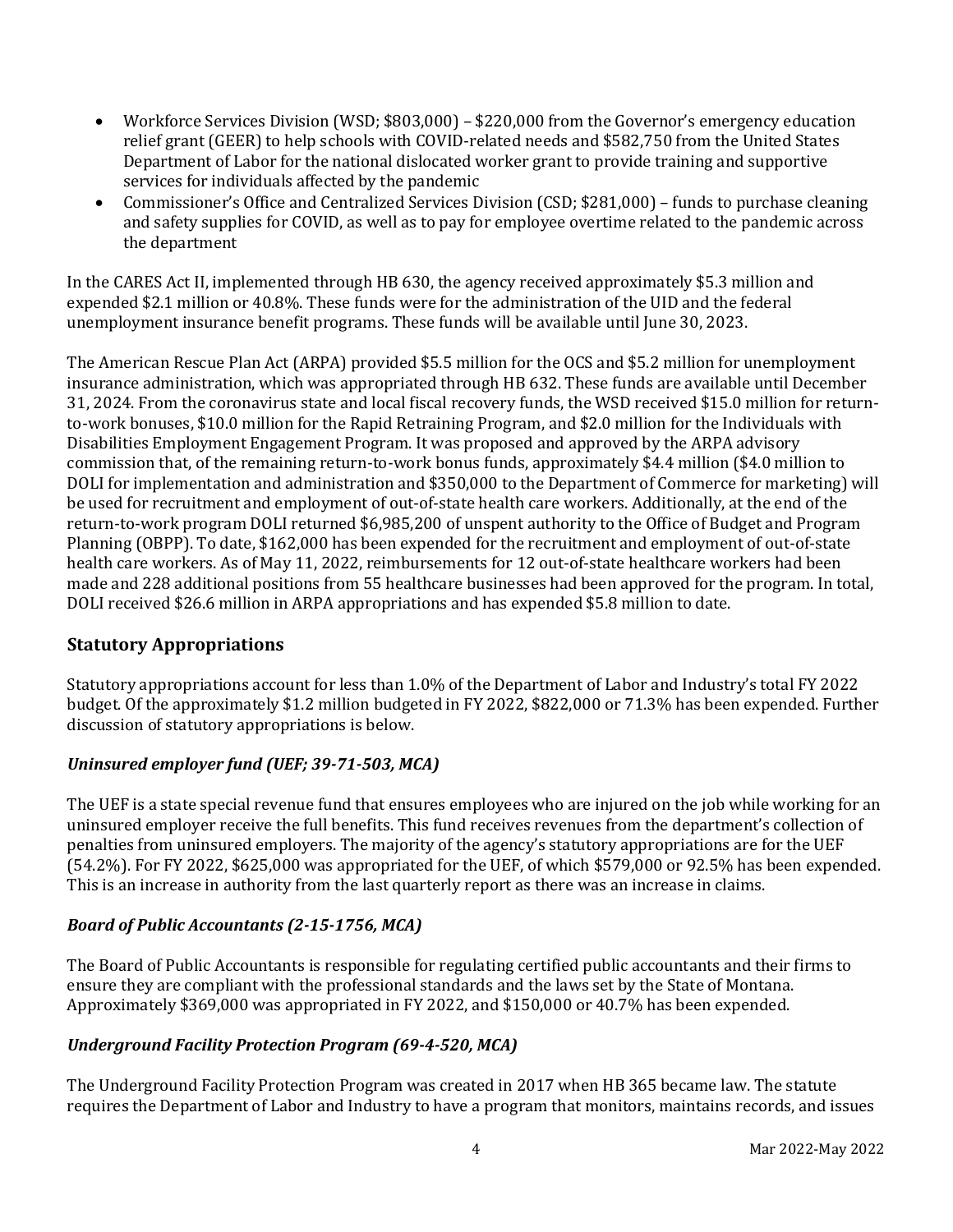civil penalties for incidents where underground facilities are damaged during excavations. In FY 2022, \$96,000 was appropriated, and \$78,000 or 81.8% has been expended.

#### *Board of Real Estate Appraisers (2-15-1758, MCA)*

Due to the Financial Institutions Reform, Recovery, and Enforcement Act of 1989, every state was required to establish an agency for the licensure, certification, and regulation of real estate appraisers. Of the \$62,500 that has been appropriated for FY 2022, \$16,000 has been expended.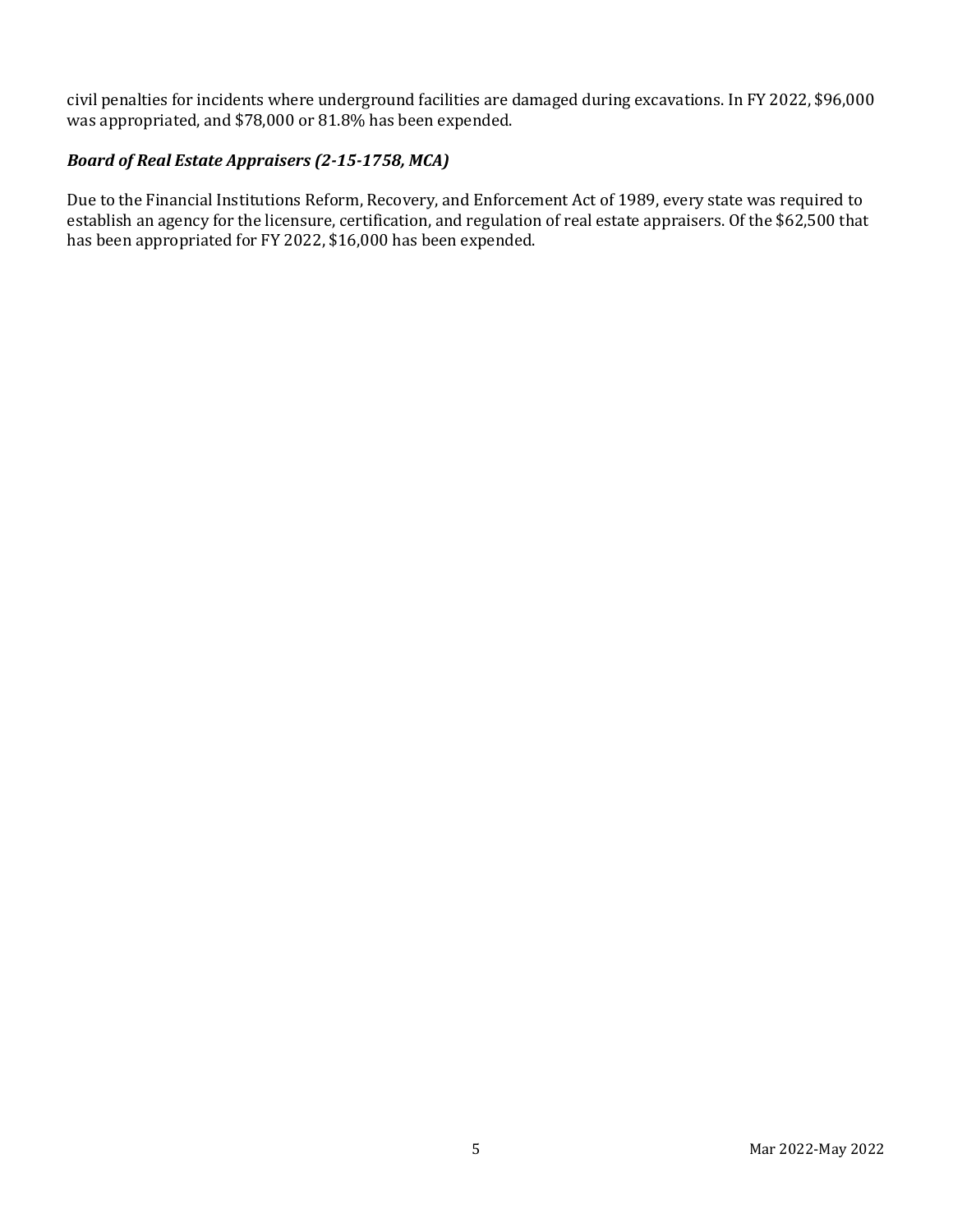# **TOTAL EXPENDITURE AUTHORITY**

**HB2 & HB13** 

**SA Statutory** 

CARES

**ARPA** 

**Total** 

**CARES II** 

The total expenditure authority for the agency is shown in the following pie chart. Total expenditure authority includes non-budgeted proprietary funding and non-budgeted expenditures such as transfers or indirect costs which are not included in the previous pie chart as the expenditures are not appropriated.



Modified Budget and Expended Budget by Source of Authority

The Department of Labor and Industry has approximately \$556.1 million in non-budgeted proprietary funding for FY 2022, of which \$109.1 million or 19.6% has been expended. Approximately \$534.2 million is for the unemployment insurance (UI) tax benefit fund which distributes UI benefits to claimants. Lower expenditures are due to the agency receiving COVID funds. The remaining funding is for the Technology Services Division, Commissioner's Office and Centralized Services Division, subsequent injury trust fund in the Employment Standards Division, and the Montana Career Information System in the Workforce Services Division.

The agency has expended non-budgeted funds totaling \$850,000. This fund is primarily used as a holding account for expenses in the Workforce Services Division that are allocated across all programs monthly. By year-end, these funds are allocated to the appropriate fund within HB 2 authority. This fund also includes expenditures for conference costs, the Organ Donor Program in the Office of Community Services, and the Governor's scholarship fund for youth.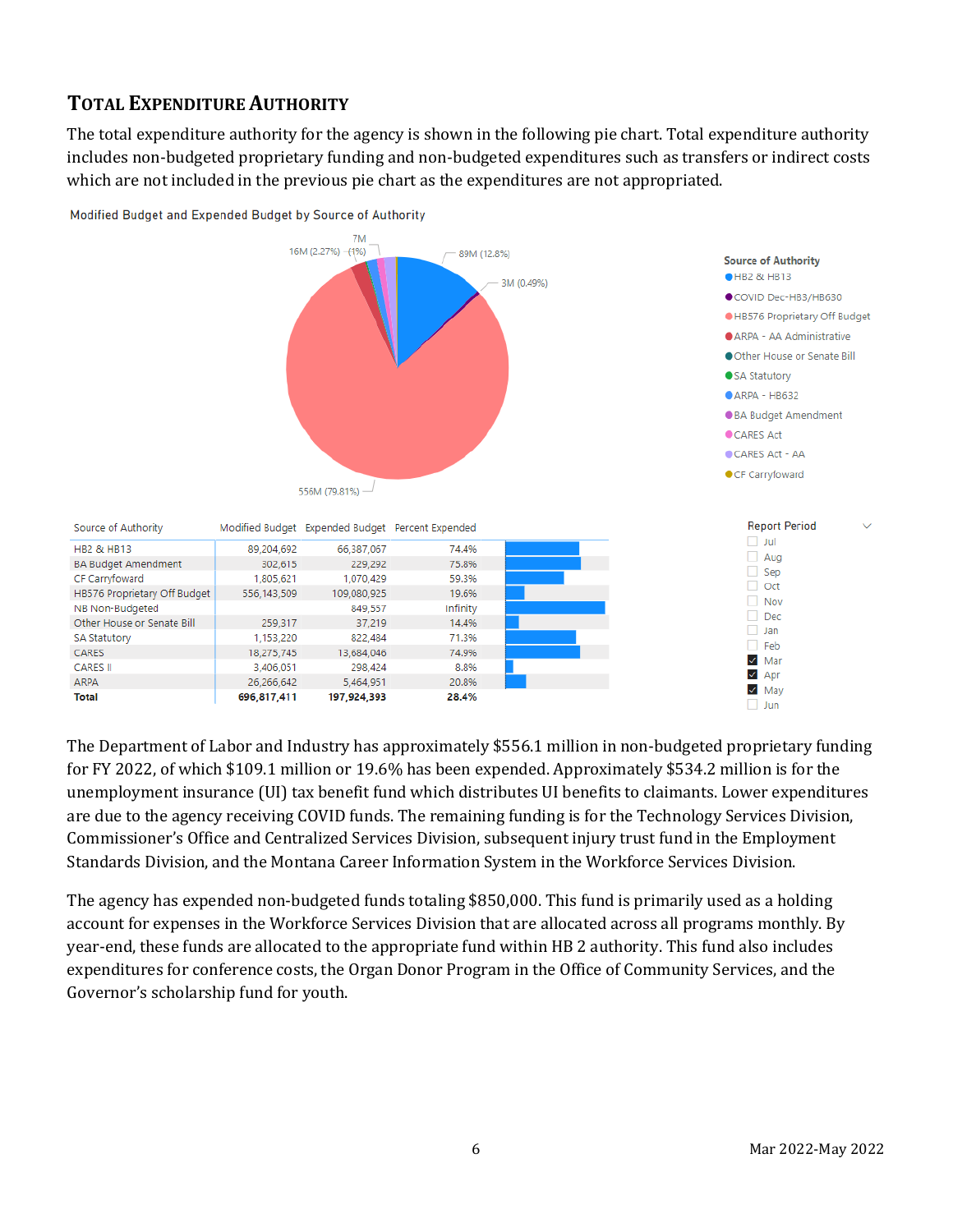# **HB 2 BUDGET MODIFICATIONS**

The following chart shows the HB 2 budget as passed by the legislature, including the pay plan, and the HB 2 modified budget from March 1, 2021, through June 1, 2022. Net modifications to the budget include operating plan changes from one expenditure account to another, program transfers, reorganizations, and agency transfers of authority. The positive modifications and negative modifications are shown by program, expenditure account, and fund type.

| Legislative Daaget Compared to modified Daaget - TiD Z Only |                          |                         |                   |  |
|-------------------------------------------------------------|--------------------------|-------------------------|-------------------|--|
| Agency Name                                                 | March Modified<br>Budget | June Modified<br>Budget | Net Modifications |  |
| $\Box$ Labor & Industry                                     | 89,219,058               | 89,204,692              | $-14,366$         |  |
| <b>COMMISSIONERS OFFICE &amp; CSD</b>                       | 1.622.197                | 1.621.088               | $-1.109$          |  |
| EMPLOYMENT STANDARDS DIVISION                               | 19.627.505               | 34,624,100              | 14,996,595        |  |
| OFFICE OF COMMUNITY SERVICES                                | 4.119.072                | 4.118.704               | $-368$            |  |
| TBD - EMPLOYMENT RELATIONS DIVISION                         | 15.031.521               | 0                       | $-15,031,521$     |  |
| UNEMPLOYMENT INSURANCE DIV                                  | 17,434,262               | 17,423,049              | $-11.213$         |  |
| <b>WORKERS COMPENSATION COURT</b>                           | 789.338                  | 788,602                 | -736              |  |
| <b>WORKFORCE SERVICES DIVISION</b>                          | 30,595,163               | 30,629,149              | 33,986            |  |
| Total                                                       | 89,219,058               | 89,204,692              | $-14,366$         |  |

Legislative Budget Compared to Modified Budget - HB 2 Only

| Acct & LvI 1 DESC                            | March Modified<br>Budget | June Modified<br><b>Budget</b> | Net Modifications |  |
|----------------------------------------------|--------------------------|--------------------------------|-------------------|--|
| <b>E</b> 61000 Personal Services             | 49,889,670               | 49,759,799                     | -129.871          |  |
| □ 62000 Operating Expenses                   | 28,648,851               | 28,656,356                     | 7.505             |  |
| <b>E</b> 63000 Equipment & Intangible Assets | 505,849                  | 505,849                        | 0                 |  |
| $\boxplus$ 66000 Grants                      | 9,402,761                | 9.402.761                      |                   |  |
| □ 67000 Benefits & Claims                    | 100,389                  | 100.389                        | 0                 |  |
| <b>E</b> 68000 Transfers-out                 | 430,364                  | 538,364                        | 108,000           |  |
| ⊞ 69000 Debt Service                         | 241.174                  | 241.174                        |                   |  |

| Fund Type                 | March Modified<br>June Modified<br><b>Budget</b><br>Budget |            | Net Modifications |  |
|---------------------------|------------------------------------------------------------|------------|-------------------|--|
| ⊞ 01 General              | 2.032.615                                                  | 2.030.332  | -2.283            |  |
| □ 02 State/Other Spec Rev | 53.096.307                                                 | 53.052.336 | $-43.971$         |  |
| ⊞ 03 Fed/Other Spec Rev   | 34,090,136                                                 | 34,122,024 | 31,888            |  |

The Department of Labor and Industry had a modification that reduced the HB2 budget by \$68,699. Per 39-71- 403(1)(b)(iv), MCA, when workers' compensation premiums are lower than the previous year, state agencies shall reduce personal services appropriations by the amount of the premium reduction. To track the changes in appropriation authority, total appropriations are not reduced, instead the Governor's Office of Budget and Program Planning (OBPP) requires state agencies to:

- Reduce HB 2, statutory, and proprietary appropriations
- Create a separate offsetting entry on the financial statements in the same amount using an identifying number for workers' compensation entries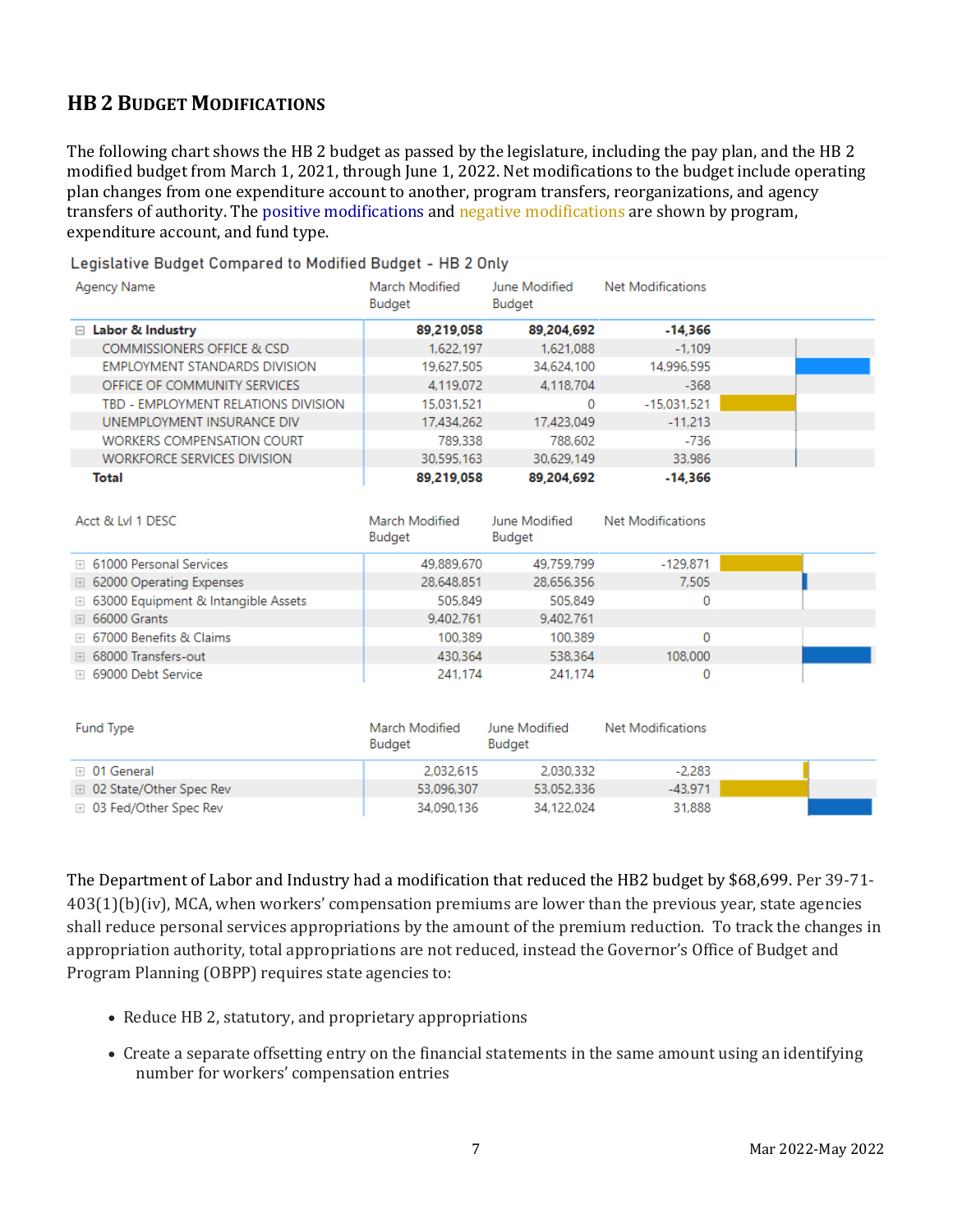The offsetting entries are identified as "frozen" appropriations, which means the appropriations will not be spent unless authorized by OBPP. This modification reduced personal services in the Commissioner's Office and Centralized Services Division, Employment Standards Division, Office of Community Services, Unemployment Insurance Division, Workers Compensation Court, and Workforce Services Division from the general fund, state special revenue, and federal special revenue.

The Department of Labor and Industry also had a reorganization that moved all the FTE (118.98 FTE) and funding (\$15,031,521) from the Employment Relations Division to the Business Standards Division (Employment Standards Division). Due to both programs providing similar services to similar audiences, the agency believes that combining the two programs will improve customer service, streamline processes, and create efficiencies.

DOLI transferred \$108,000 from personal services expenditures to transfers-out expenditures in order to correctly record budget authority for Architecture and Engineering (A&E) projects. Additionally, DOLI received a permanent transfer from the Office of Public Instruction (OPI) to administer and operate the State Approving Agency Program (SAA). The Montana SAA reviews and approves educational and training programs for eligible veterans and beneficiaries. This transfer includes 1.00 FTE and the associated personal services funding (\$46,828) as well as a transfer of operating expenses totaling \$7,505.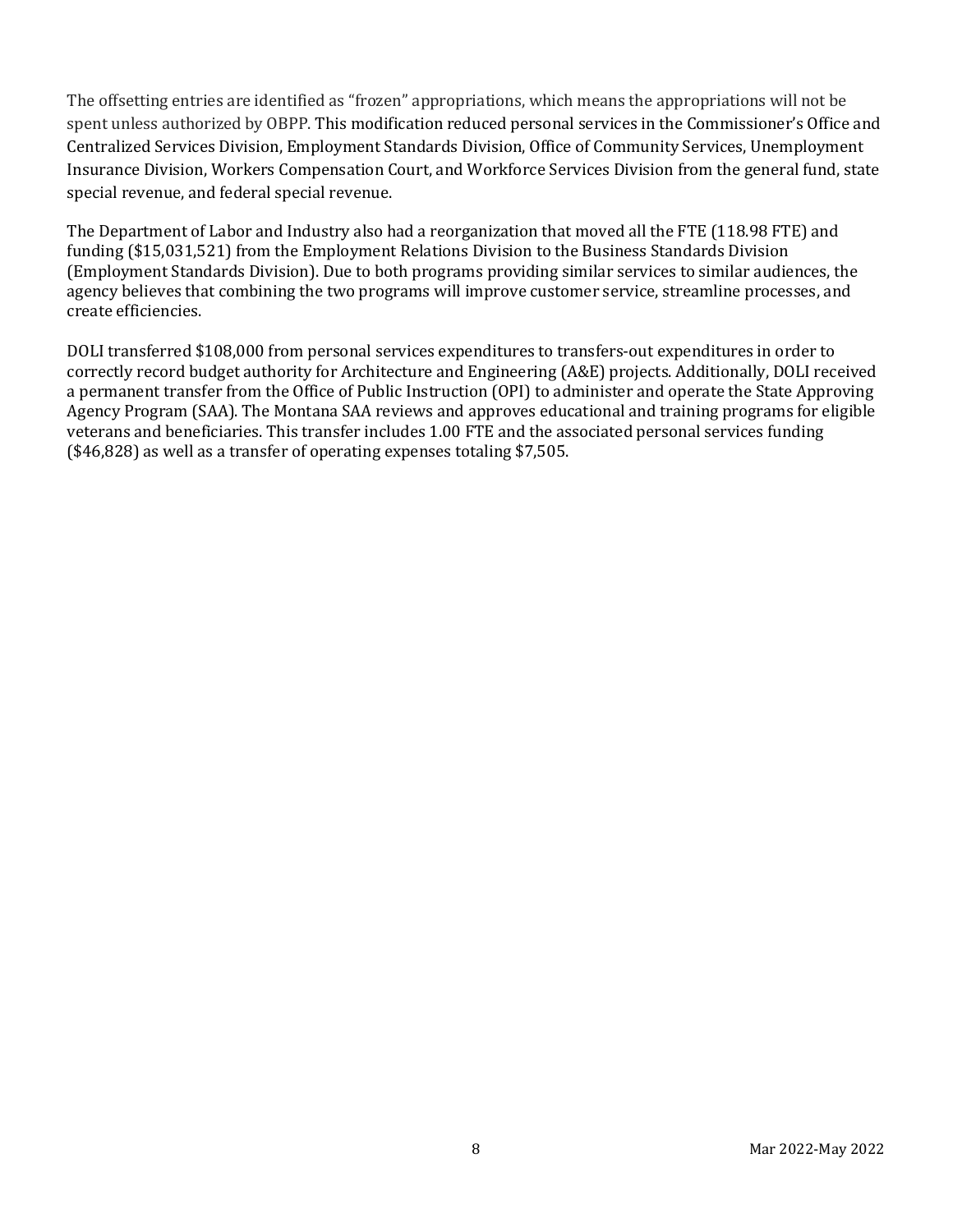# **HB 2 APPROPRIATION AUTHORITY**

The following chart shows the appropriated budget for the agency compared to expenditures through June 1, 2022.



The Department of Labor and Industry's HB 2 modified budget totals \$89.2 million for FY 2022. The majority of the funding is from state special revenue funds for personal service expenditures. As of the end of May, DOLI has expended \$66.4 million or 74.4%.

Debt services shows a 400.0% expenditure. This high expenditure is due to a new accounting standard that requires agencies to report rental lease payments for leases over \$100,000 in a debt service account rather than in operating expenses.

### **Personal Services**

Personal services make up 55.8% of the total HB 2 budget for FY 2022, with \$40.7 million or 81.9% expended as of the end of May.

The following chart shows the filled and vacant FTE within the agency as of May 1, 2022.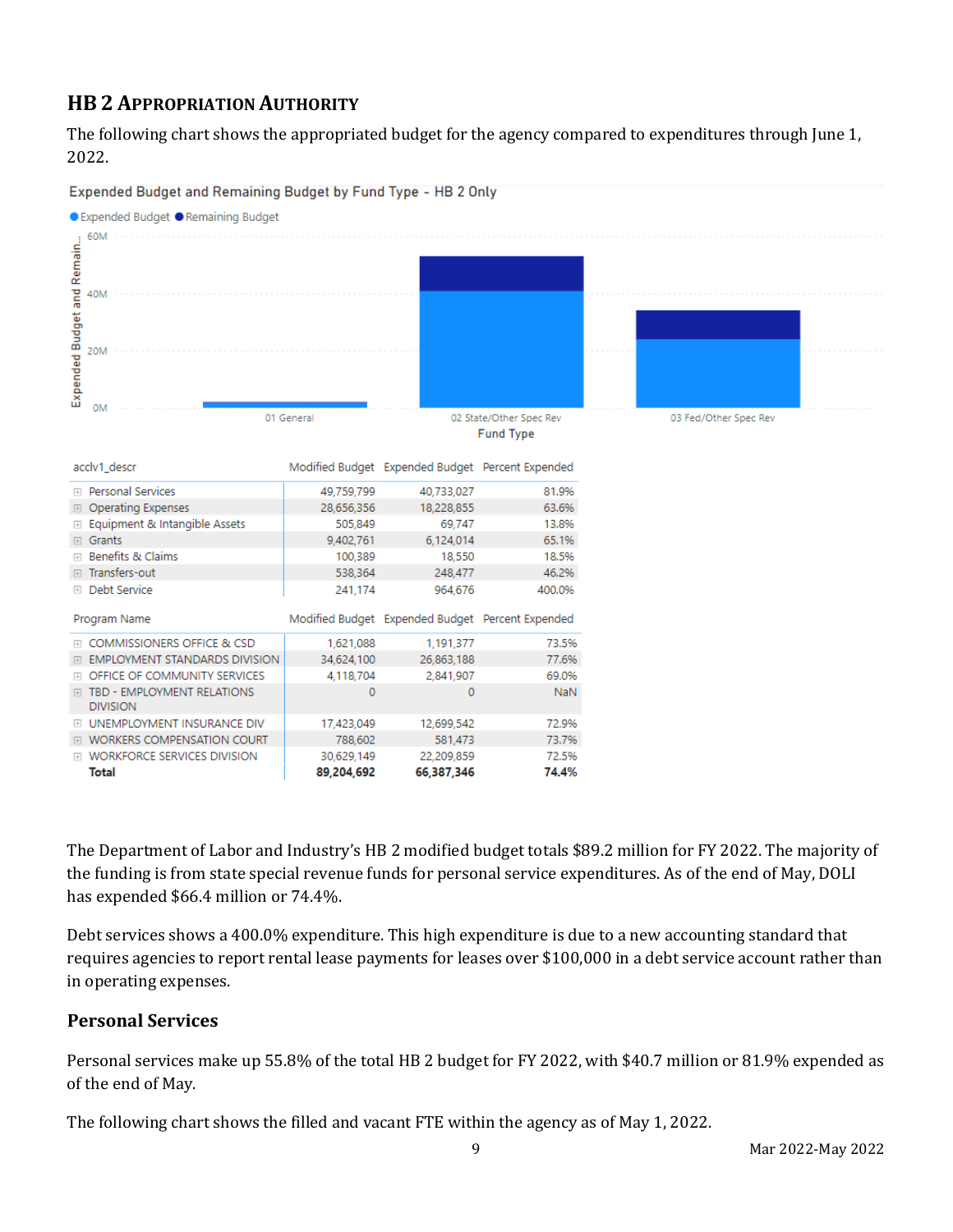

DOLI had 13.6%, or 90.86 FTE, of its HB 2 positions vacant as of May 1, 2022, which includes:

- 45.25 FTE in the Workforce Services Division
- 10.61 FTE in the Unemployment Insurance Division
- 1.00 FTE in the Commissioner's Office and Centralized Services Division
- 32.00 FTE in the Business Standards Division
- 2.00 FTE in the Workers Compensation Court

For a detailed report on vacancies by job type please refer to the attached vacant FTE report. Of the 90.86 FTE vacant, 31.00 FTE are employment specialist positions in the Workforce Services Division. DOLI has noted that they continue to face hiring difficulties due to a tight labor market and having offices all across the State of Montana. However, they are continuing to explore additional efforts to attract and retain workers.

#### **Next Steps for Personal Services Reporting**

In upcoming Quarterly Financial Reports, the LFD will begin the process of a more comprehensive look at personal services. The LFD will compare two executive "snapshots" -- July 2020 and July 2022. The analysis will identify adjustments adopted by the legislature in 2021 and modifications made by the agencies, within the confines of budget law.

The September Quarterly Financial Report will provide the complete comparison from July 2020 to July 2022. Ultimately, the analysis will result in a description of all the components that will be part of the executive's decision package one (DP 1) 2025 biennium budget request. This work will prepare legislators for budget deliberations in the 2023 session. For a review of how DP 1 works and snapshot components, please read this [short brochure](https://montana.maps.arcgis.com/apps/Cascade/index.html?appid=23095fcf15754f4fb38b63c58a884b97) from 2019.

### **Operating Expenses**

Operating expenses make up 32.1% of the HB 2 modified budget. Of the \$28.6 million that was appropriated, \$18.2 million or 63.6% has been expended. The majority of the expenditures are for technology services costs.